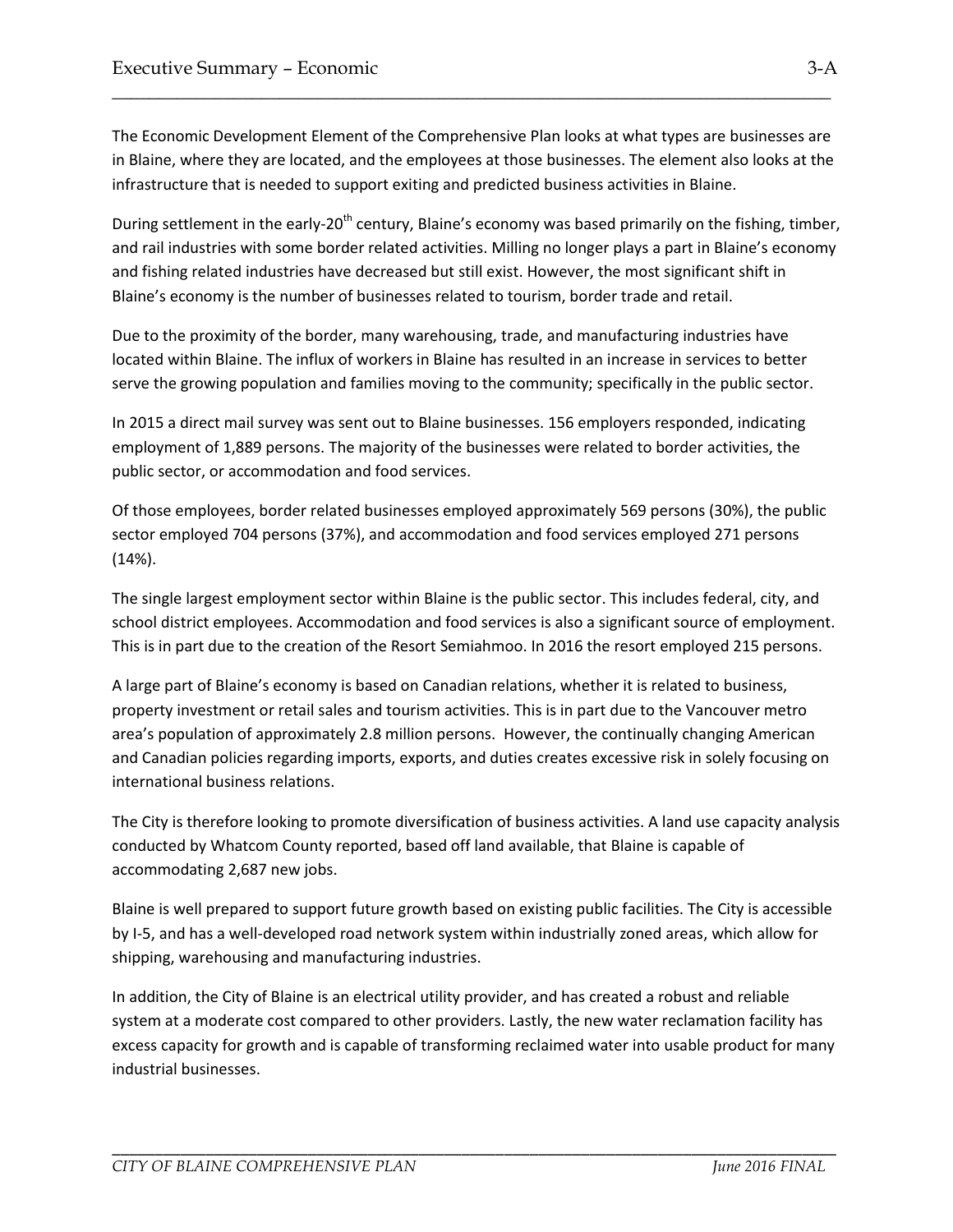#### **ACRONYMS USED IN THIS CHAPTER**

\_\_\_\_\_\_\_\_\_\_\_\_\_\_\_\_\_\_\_\_\_\_\_\_\_\_\_\_\_\_\_\_\_\_\_\_\_\_\_\_\_\_\_\_\_\_\_\_\_\_\_\_\_\_\_\_\_\_\_\_\_\_\_\_\_\_\_\_\_\_\_\_\_\_\_\_\_\_

FTZ Foreign Trade Zone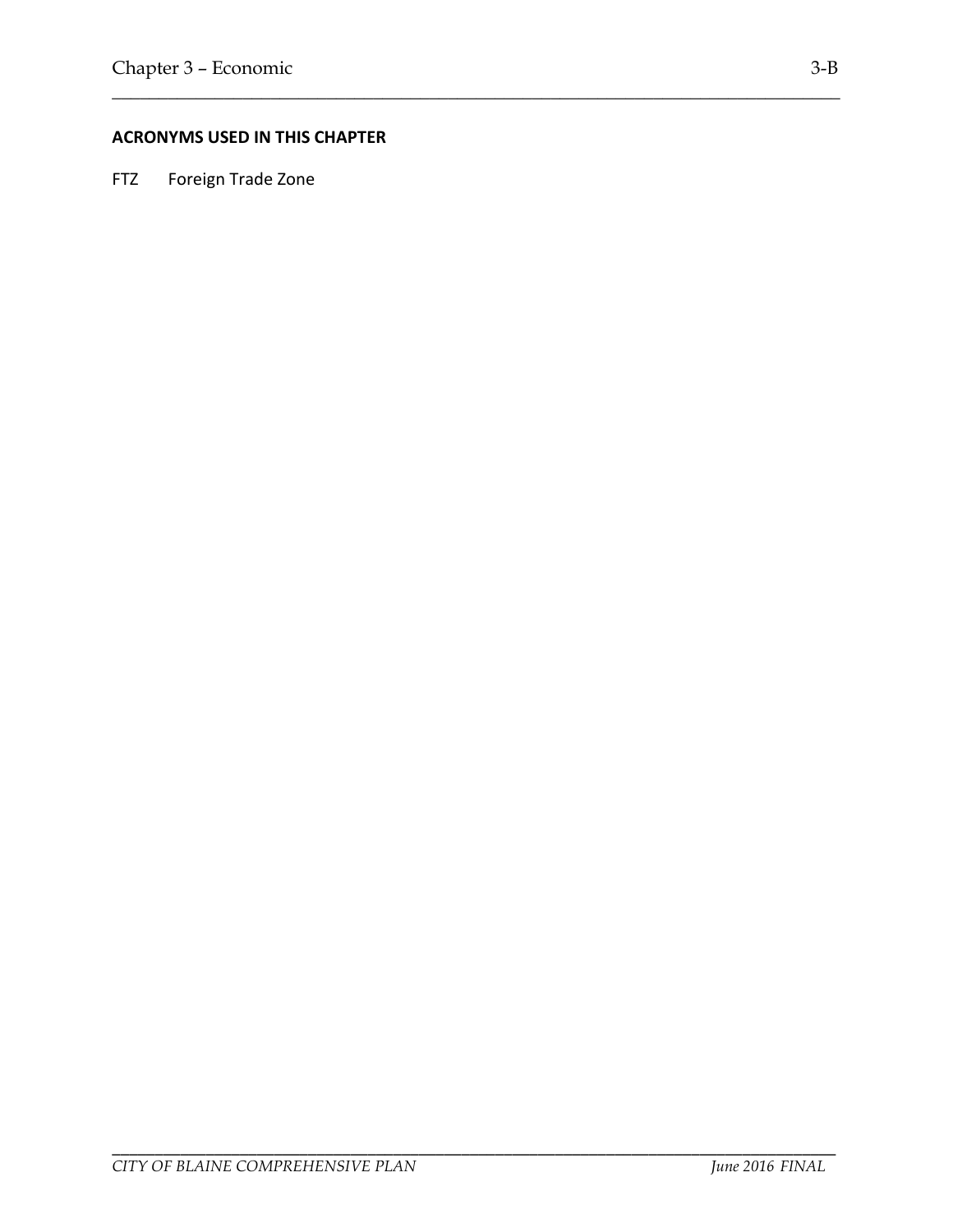# **CHAPTER 3 – ECONOMIC DEVELOPMENT**

The Blaine Economic Development Element includes information on current business activity and employment in Blaine. It also evaluates land and infrastructure needs to support existing and future business development. The plan includes goals and policies regarding the desired future economy, and actions which can be taken to retain or encourage this type of economic development.

### **HISTORY**

Since the turn of the century, the economy of Blaine has been closely related to its location on the waterfront, rail line and Canadian border. Timber processing and shipment, fishing and fish processing were the mainstays of the economy in the early 1900s. Timber declined in the 1920s and 1930s, and the last lumber mill in Blaine closed in 1933. Fishing, fish processing and shellfish harvest remain an important but less significant segment of the economy today. Tourism and border-related retail sales and services began to contribute to the Blaine economy in the 1920s and have grown to become significant industries. Together they grew to become the largest municipal tax revenue generator of the 1980s and 1990s. Food manufacturing and manufacturing in general have grown in the past two decades to be substantial employers. Homeland Security jobs have also increased in the last two decades. In 2016, the combination of federal government employment, city government employment and the Blaine School District employment makes the public sector the largest single employment group in the city.

### **EXISTING ECONOMY – STRENGTHS AND WEAKNESSES**

The development of The Resort Semiahmoo has had a substantial impact on the Blaine economy. In 2016, the Resort Semiahmoo (Inn and Golf Course) had 215 employees, including service, clerical and management positions. Tourism remains a major contributor to the city economy in the early part of the  $21^{st}$ Century, despite a brief closure of the resort in 2012. Major reinvestment in the Resort and a reopening in 2014 has revitalized the resort industry in Blaine.

Much of the activity in Blaine's economy is related to the city's close proximity to the U.S.-Canada border and the numerous factors affecting cross-border traffic and cross-border trade. A recent trend has been the expansion of mail handling and personal shipping and receiving businesses. These businesses are associated with the significant growth in internet and mail order retail. Washington's sales tax restructuring has combined with the growth in mail handling facilities to create a substantial tax benefit to the city. Fuel is another substantial tax generator. Blaine has more gas stations than typical for a city of 5,000 people, primarily due to Canadians crossing the border to take advantage of less expensive American gasoline. Certain consumer goods, notably dairy products, are also less expensive in the U.S. and contribute to cross-border shopping trips.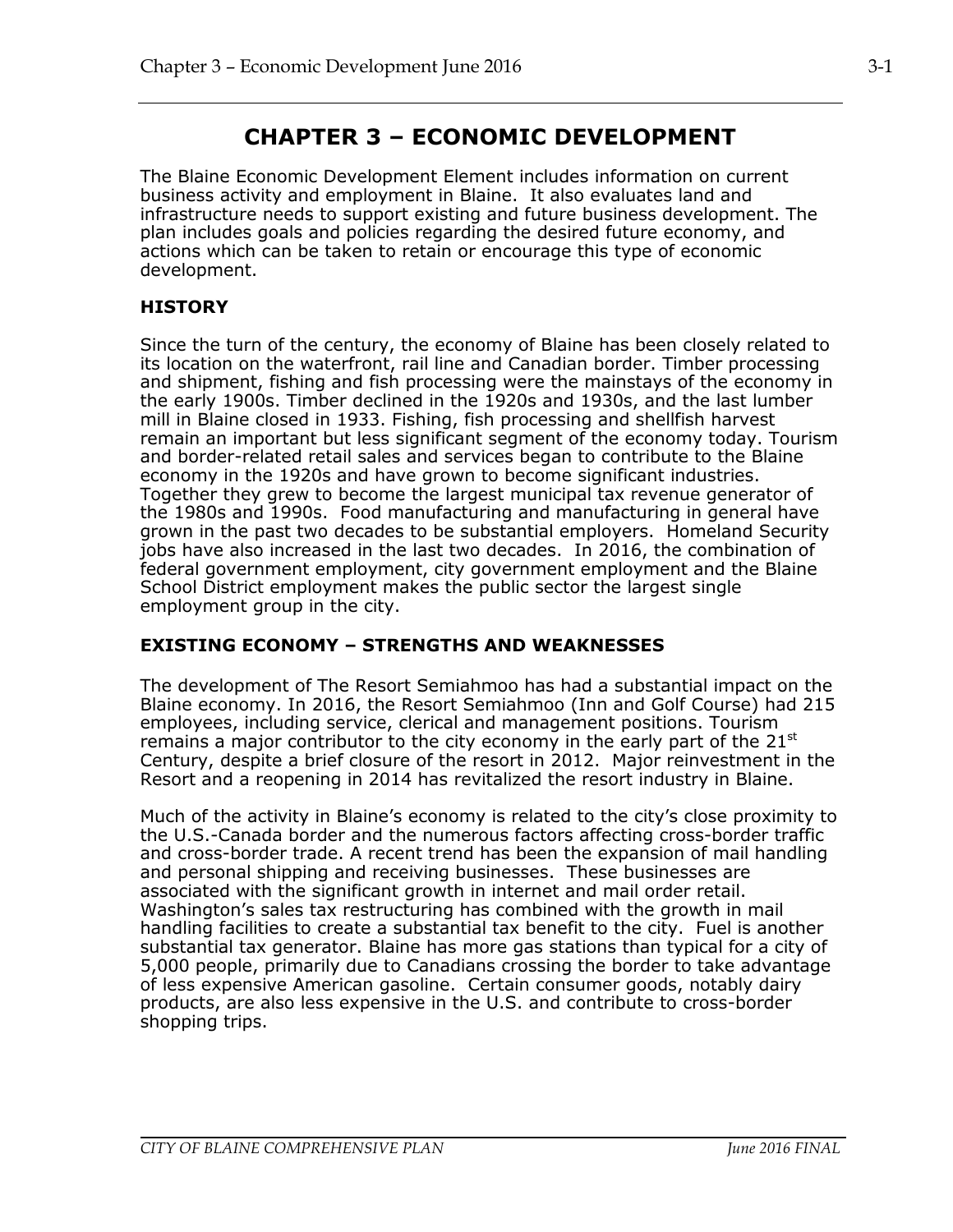Businesses which derive the majority of their income from Canadian crossborder shoppers tend to fluctuate with the exchange rate between the American and Canadian dollar and may be impacted by nuances of tax structure and other American and Canadian policies regarding imports, exports and duties, making it difficult to accurately project growth and municipal revenues related to crossborder shopping. In 2016, at the time of drafting this plan, the Canadian dollar purchased approximately 77 cents U.S. causing a notable decline in economic activity tied to cross border purchasing.



**Figure 3.1 Value of Canadian Dollar and Cross-Border Traffic**

Source: Whatcom Council of Goverments, IMTC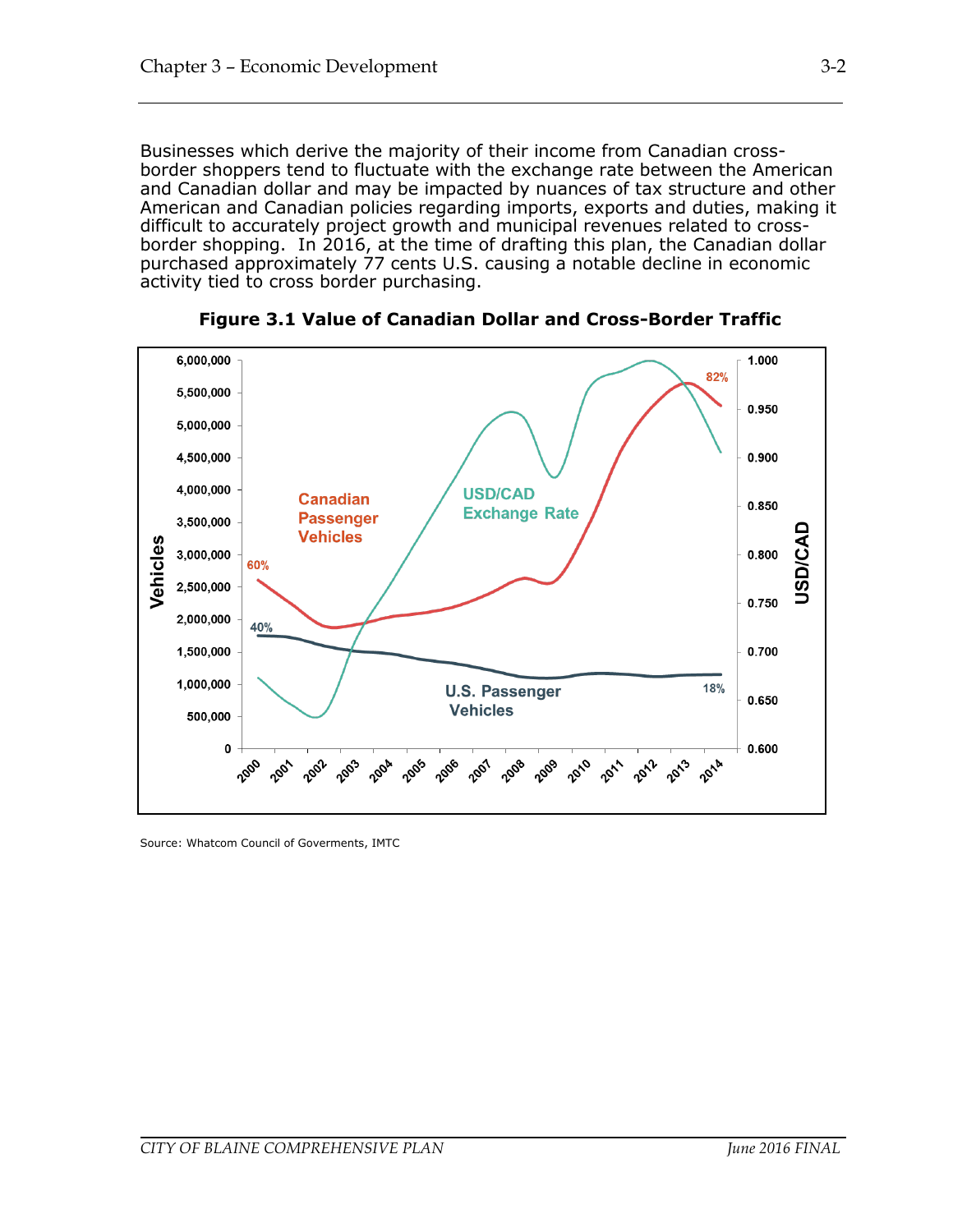

**Figure 3.2 Sale Tax Revenue**

### **Figure 3.3 Lodging Tax Revenue**



Blaine's location on the Canadian border makes it immediately adjacent to one of Canada's fastest growing metropolitan areas. Blaine is 32 miles from downtown Vancouver and much closer to the suburban cities of Surrey, White Rock and Richmond. The Vancouver metro area, with a population of 2.8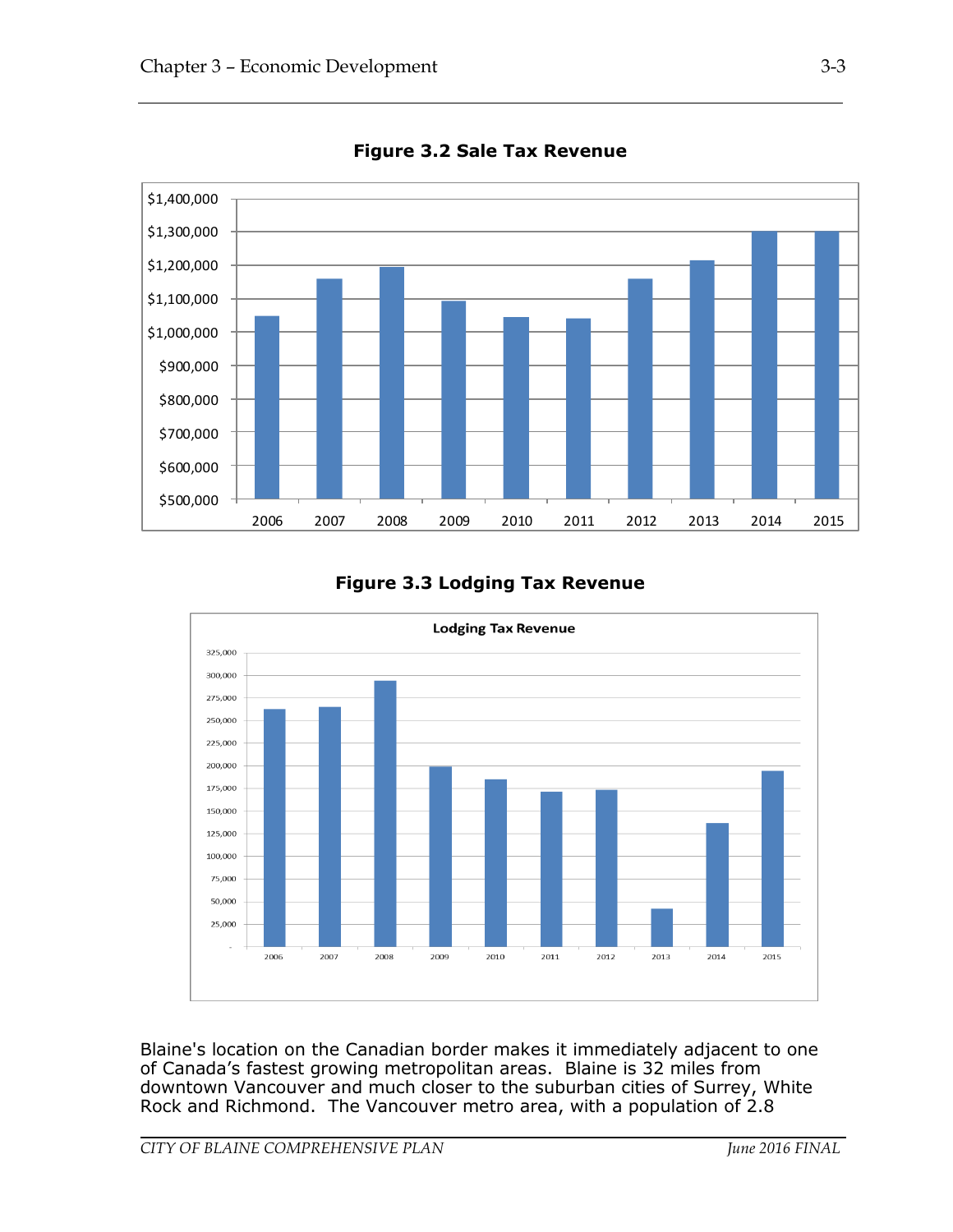million<sup>1</sup> provides a much larger market and potential volume of retail sales than one would expect for a city the size of Blaine.

Although capitalizing on border-related market factors benefits the community, Blaine continues to be at risk of significant fluctuations in employment and taxbased revenue.

These fluctuations result from the unique circumstances impacting border communities. Too strong of a focus on international trade can create excessive risk and volatility in the city's economy. A priority for the city should be diversification of the employment and tax base, with a focus on development of businesses that are not heavily impacted by cross-border trade and U.S/Canada currency values.

Blaine has a variety of other strengths besides proximity to Canada that support economic development. The City has an abundant supply of high quality potable water. The City has adequate capacity in our water reclamation facility to support growth. The water reclamation facility creates reclaimed water as a byproduct suitable for many industrial uses. The City is the electrical utility provider and has been able to develop a robust and reliable system with a relatively moderate cost structure below that of surrounding areas. Our access to Interstate 5 and a well-developed road network in our industrial area supports growth of shipping, warehousing and manufacturing uses.

#### **Foreign Trade Zone**

In conjunction with the Port of Bellingham, locations within the City are eligible for designation as Foreign Trade Zones (FTZs). FTZs are areas within the United States that are under the supervision of U.S. Customs and Border Protection. For customs purposes FTZs are treated as though they are located outside of the United States. An FTZ can provide companies delayed or reduced duty payments on foreign merchandise as well as other savings. Many firms use FTZs to postpone, and in the case of re-exporting, eliminate the application of U.S. Customs laws that impose duties, taxes, bonds, quotas and other requirements.<sup>2</sup>

#### **Employment Statistics**

An employment survey conducted by the City of Blaine in August 1993 identified 309 businesses located within the City Limits with Blaine business licenses. These businesses employed 2,897 people.

In 2015, a similar survey was conducted. Three hundred ninety-four surveys were distributed to business and government employers. One hundred fifty-six responses to the survey were received by the City. A copy of the survey is included at the end of this chapter.

Figure 3.4 shows businesses by sector, based on the 156 survey responses.

 $\overline{a}$ 

 $^1$  statcan.gc.ca, 2013

<sup>2</sup> http://www.portofbellingham.com/159/Foreign-Trade-Zones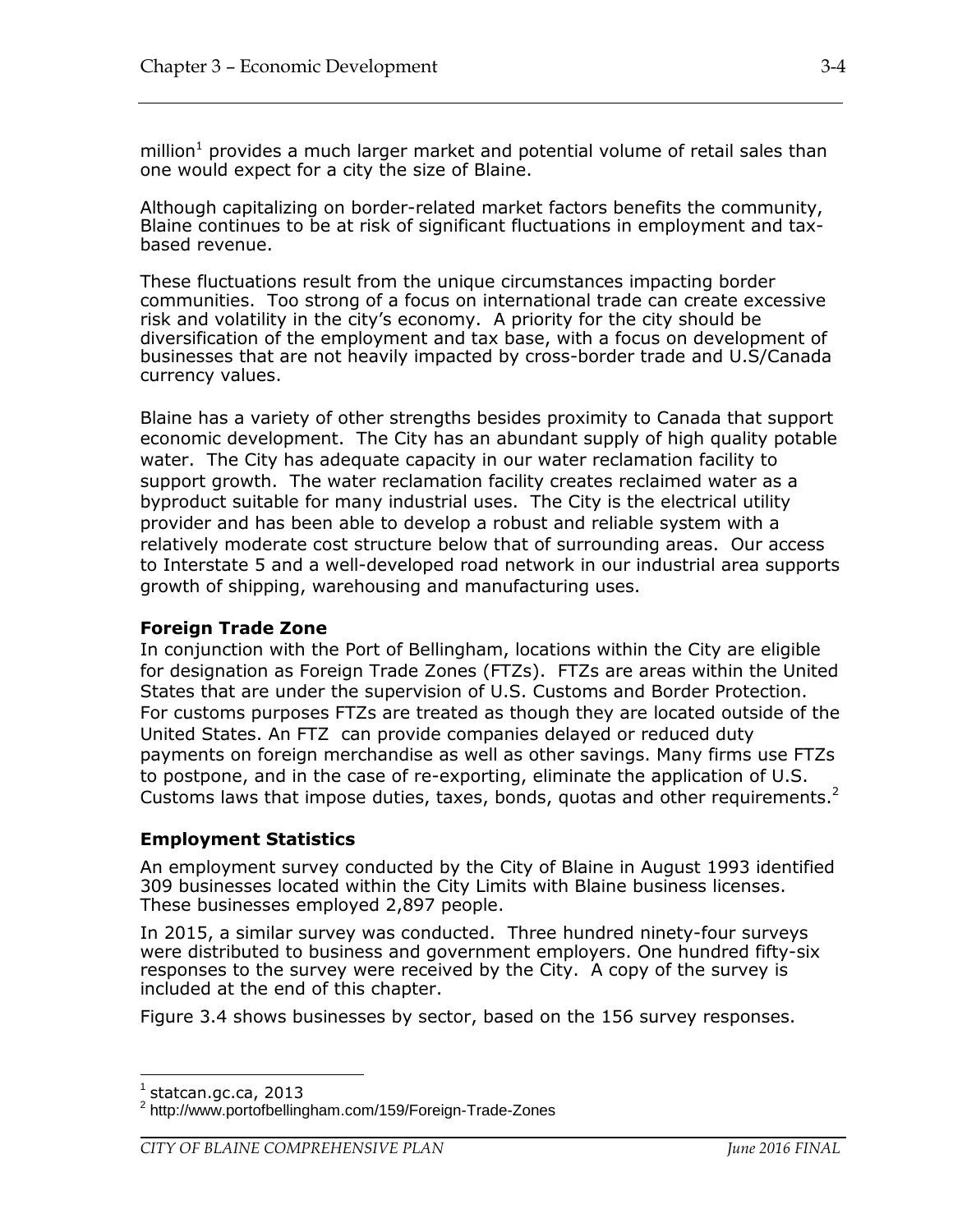

### **Figure 3.4 – Employers by Sector (# of Businesses)**

Note: Ten employers were undeclared and are represented on chart as "-"

Source: City of Blaine direct mail survey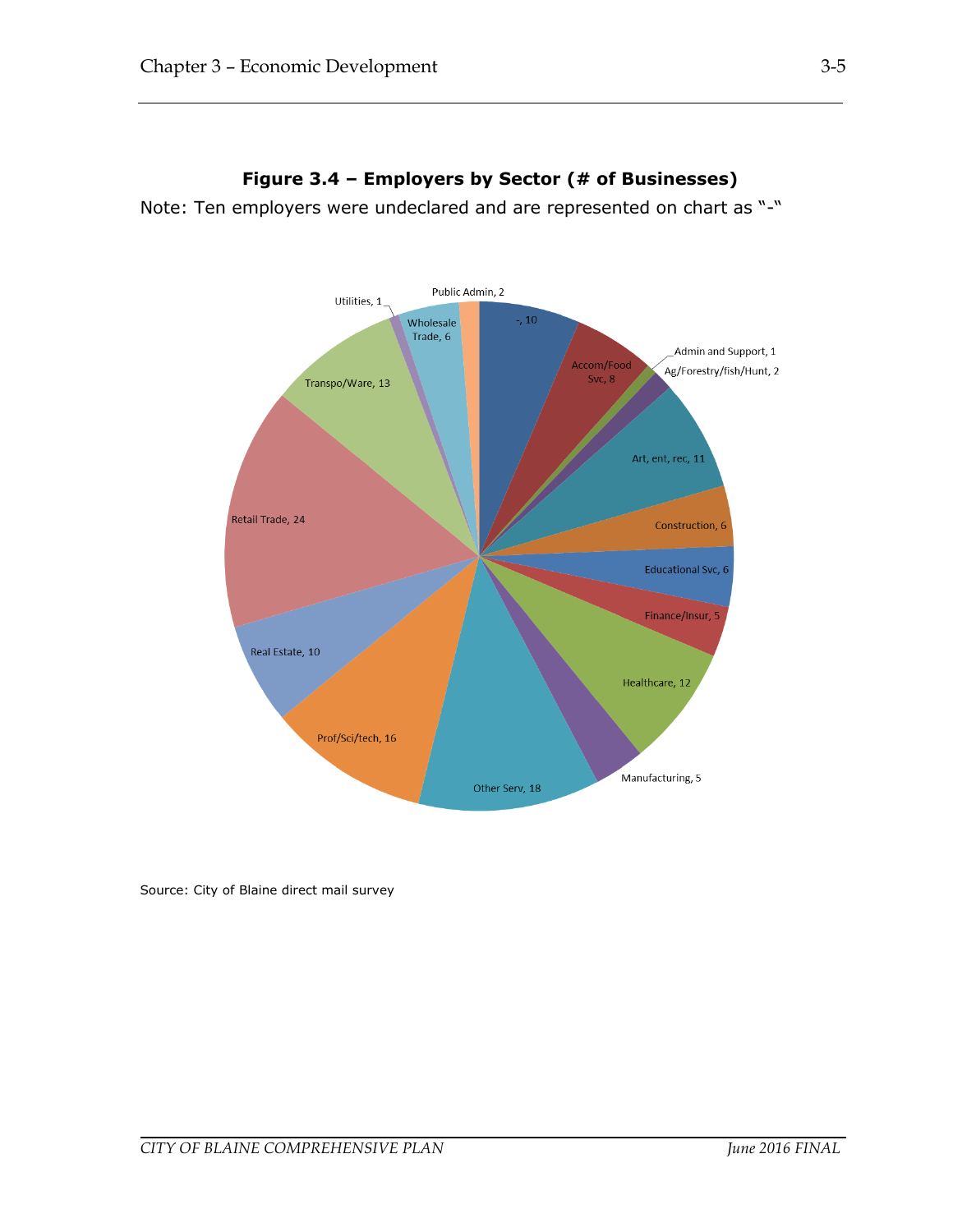Figure 3.5 shows employment by sector, based on the 156 survey responses. The difference between the figures is related to the few large employers in certain categories. Of note is the significant portion of employees in education and public administration resulting from the large employment in the school district and federal agencies, as well as the City. Accomodations and food services are highly visible employers. Their contribution to the total is significant, but could be smaller than some people would expect.



**FIGURE 3.5 – Employment by Sector (# of Employees)**

Source: City of Blaine direct mail survey

#### **Wages and Income Levels of Blaine Residents**

Jobs related to border security and other government functions tend to be higher than average wages. On the contrary, jobs in retail, service and tourism businesses typically have lower wages. These factors have a moderating impact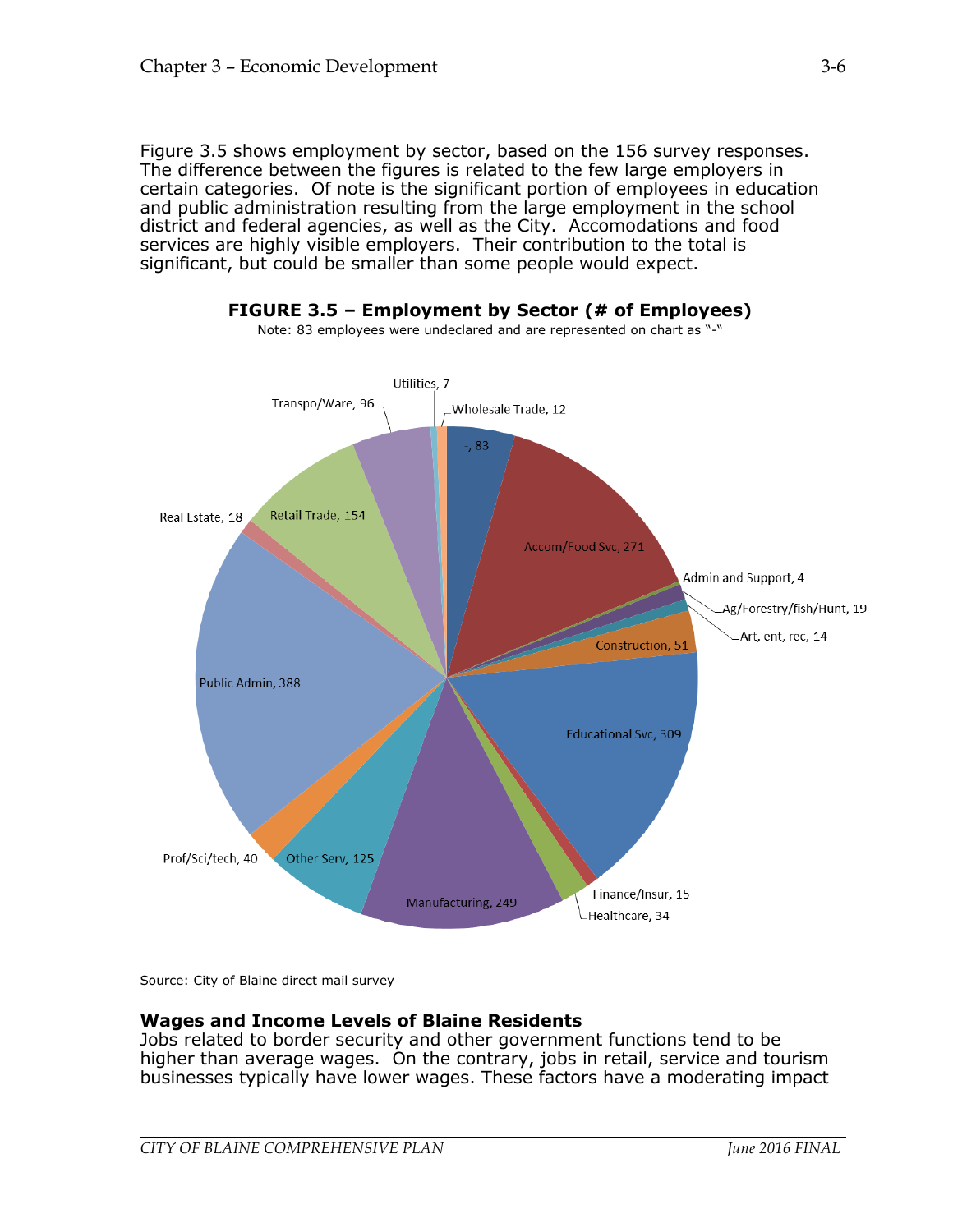on average household wages. In the 2013, $3$  the median household income for Blaine residents was \$53,699, which is higher than the County median of \$51,939. Both the County and City are below the State median of \$59,478.

Of course, not all Blaine-based jobs support Blaine households because people commute in and out of the City for work. The data supports the likelihood that there is a net in migration to jobs in Blaine for residents from other areas of the County. As shown in Figure 3.6, Blaine has slightly more than one job for every two people, which is more or less on par with Bellingham and more than the average for selected regional cities.



**FIGURE 3.6 – EMPLOYMENT TO POPULATION COMPARISON**

### **COMMERCIAL LAND SUPPLY<sup>4</sup>**

Commercial and manufacturing uses are allowed in a number of zoning categories within the City of Blaine and unincorporated UGA. There are a total of 415.6 acres zoned for commercial or manufacturing uses, including 275.1 acres zoned primarily for Manufacturing, and 140.5 acres in other commercial, retail or office zones.

Of the 415.6 acres approximately 106 total acres are vacant, partially utilized or underutilized properties. A land capacity analysis<sup>5</sup> was conducted to determine job holding capacity. Deductions are made in the Land Capacity Analysis for critical areas, roads and infrastructure, resulting in a lower total land supply.

Analysis indicates that the City has land capacity to create 2,687 new jobs on the available land, inclusive of vacant, underutilized and partially utilized parcels.

 3 Factfinder.census.gov, Community Facts, Selected Economic Characteristics, 2009-2013.

<sup>4</sup> Souce: Land Capacity Analysis

<sup>&</sup>lt;sup>5</sup> All cities in the county and the county used a common Land Capacity Analysis methodology to analyze housing and employment capacity during the 2016 plan update process.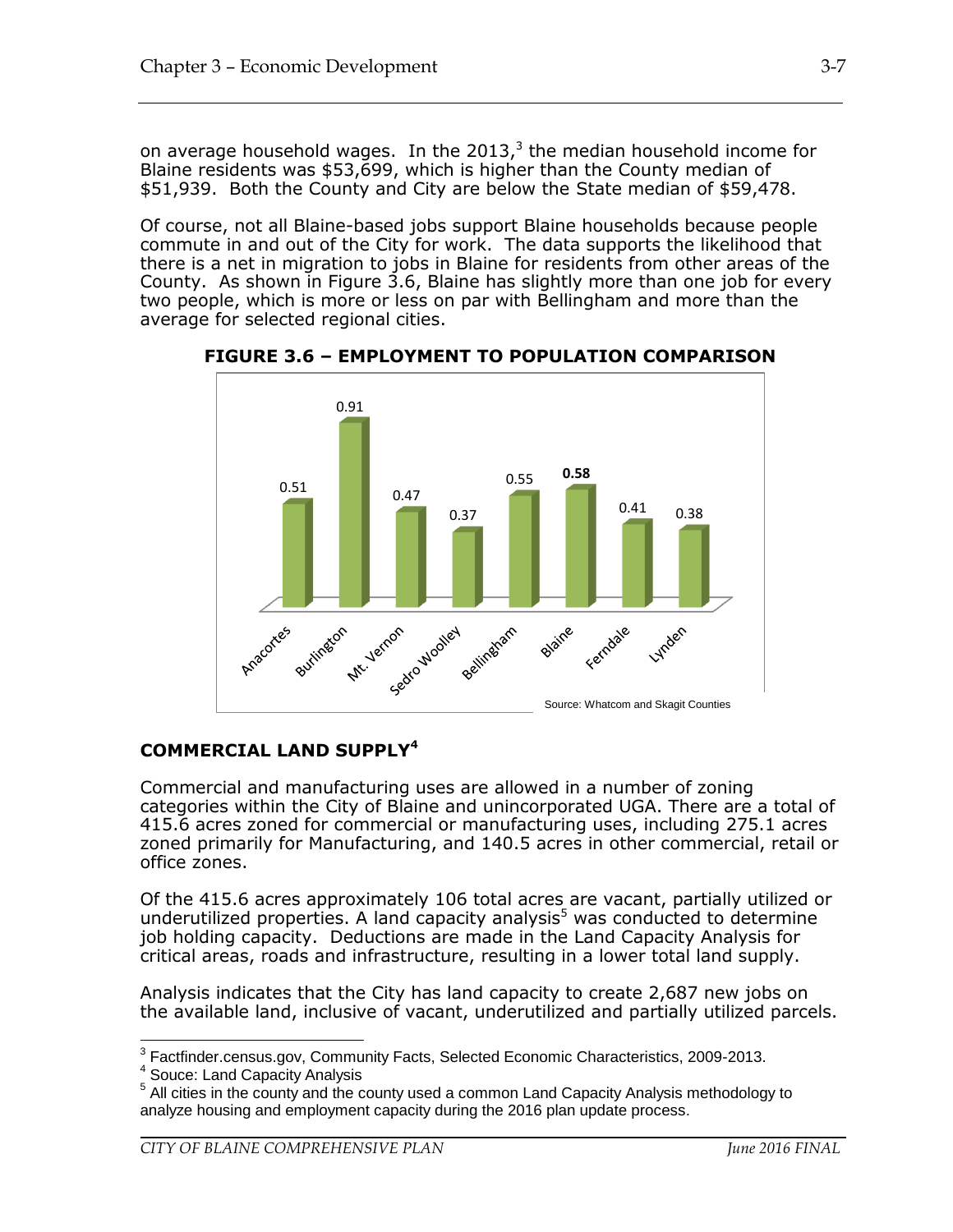The City's allocation for employment growth through the Whatcom County Comprehensive Plan allocation process is for 1,333 new jobs in the 20-year planning period (2016-2036). The City and UGA has an excess capacity for 1,354 jobs. This is in effect a buffer of additional land that helps ensure availability of land for job growth.

### **SERVICES & INFRASTRUCTURE TO SUPPORT ECONOMIC DEVELOPMENT**

Adequate transportation facilities, utilities, and public services, including police and fire protection, are required to support economic development activities. If development is retail or tourism related, necessary public services include programs to make the City attractive and to provide for restroom and litter facilities, parking, recreational opportunities, and signs directing visitors to business areas and facilities. Public services needed to support manufacturing and warehousing development include all-weather roads with sufficient width and pavement strength to support heavy truck traffic, easy access to Interstate 5 and State Route 543, adequate water and sewer capacity, and the extension of service lines to Manufacturing zoned areas, three-phase electrical lines, natural gas and fiber optic cable. Rail access would also be desirable for some uses. Goals and policies relating to the provision of these services and facilities are included in the Goals and Policies section of this plan.

#### **ECONOMIC DEVELOPMENT GOALS, POLICIES AND ACTIONS**

*GOAL 1: To encourage the development or expansion of businesses which will provide expanded employment opportunities for City residents; diversify the City economy; and generate a strong tax base to fund City services.*

#### *POLICIES*

- *1.1* The City maintains an adequate supply of Commercial and Manufacturing zoned land in areas which can be efficiently served by transportation, utilities and public services. At least 20-percent of the City urban growth area's total land area should be zoned for commercial and/or manufacturing use.
- *1.2* The City cooperates with business and property owners to develop or improve public facilities in commercial areas including roads, sidewalks, street lights, public parking areas, landscaping and sanitation facilities, with funding from traffic impact fees, general facility fees, developer contributions and available grant programs.
- *1.3* The City supports affordable development costs by avoiding or reducing unnecessary permit requirements, costs and delays.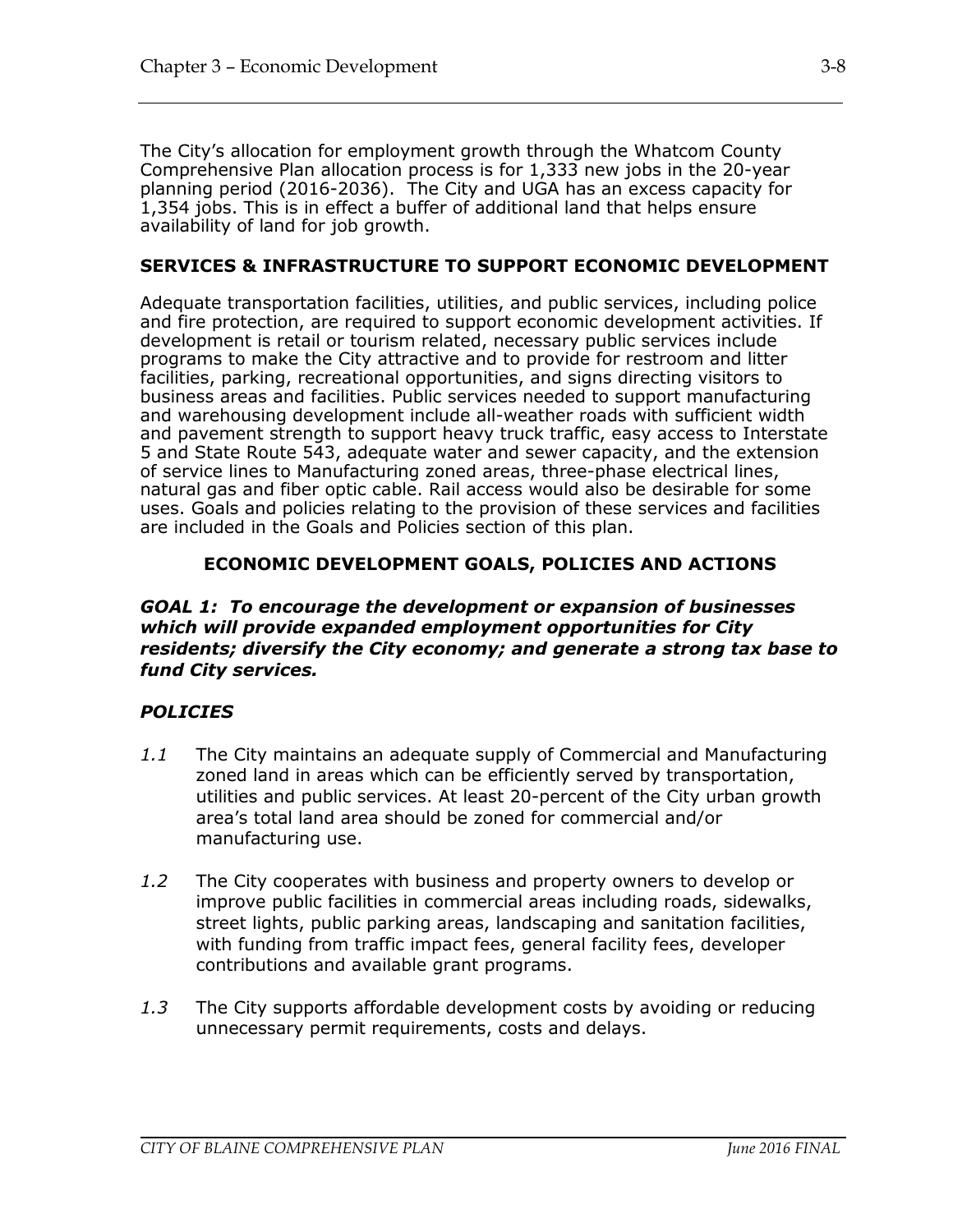- *1.4* The City cooperates with the Chamber of Commerce and the Blaine Visitor Information Center to maintain an adequate volunteer staff to encourage and assist businesses in expanding or relocating within the City.
- *1.5* The City and Chamber of Commerce coordinate to increase public awareness of the goods and services available in Blaine and work with local business owners to create a business environment which attracts tourists, shoppers and new businesses.
- *1.6* The City encourages the development and expansion of retail, service, tourism and manufacturing businesses by directing economic development efforts toward four primary industry niches:
	- Tourism and entertainment including tourist retail The City's downtown and Semiahmoo Spit commercial areas are prime locations for tourism and destination retail.
	- Food/consumables manufacturing The existing cluster of food production industries can serve as a catalyst for new producers and processors and captilizes on the City's affordable electric and water service.
	- Shipping/break bulk/warehousing The City's concentration of these industries and the freight transit though the port-of-entry make this a natural fit for the City.
	- Professional services/Medical services Growth of professional employment is considered key in developing a living-wage employment sector, and medical services are considered critical to a "complete community" that adequately serves citizens.

Therefore, the City supports recruitment effort in these areas.

- *1.8* The City recognizes that an ever changing world creates economic opportunities that cannot be anticipated in plans and zoning code, and supports new and innovative uses when appropriately located and designed.
- *1.9* The City recognizes that its tax base is dependent upon a few significant employers and should diversify so that revenues are less volatile.

## *ACTIONS*

- A. The City should encourage all efforts to improve the appearance of commercial areas by maintaining and upgrading buildings, signs, window displays, parking areas and landscaping.
- B. City staff should evaluate how permit processes could be streamlined, or where fees and utility connection charges could be reduced without conflict with other adopted community goals.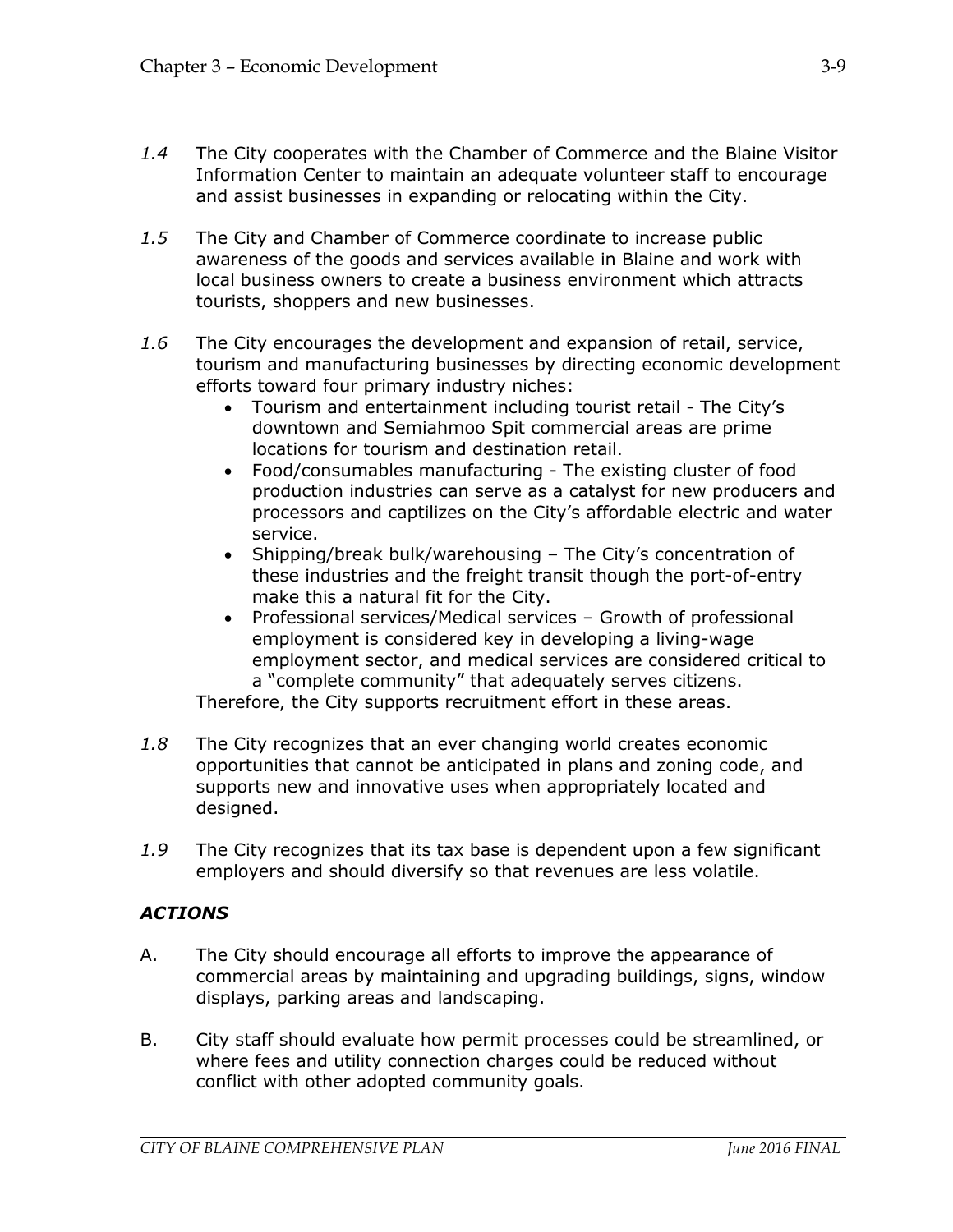- C. City staff should maintain clear, easily-understood information on permits, development requirements and approval processes for business development.
- D. City staff should work with the Chamber of Commerce and the Visitor Information Center to develop a "Welcome to Blaine" packet for prospective businesses and interested persons looking to relocate to Blaine.
- E. The City should work with the Port of Bellingham, Small Business Development Center, Blaine Chamber of Commerce and other business support organizations to attract, grow and retain business in the four primary industry niches.
- F. The City should work with local property owners and the Port of Bellingham to encourage all available properties are listed on the Port's "Prospector" website.

#### *GOAL 2: To encourage the development and expansion of pedestrianoriented retail shops, offices, services and tourism businesses in the Central Business zoning districts.*

### *POLICIES*

- *2.1* The City of Blaine actively supports implementation of the goals and actions recommended in the Wharf District Master Plan.
- *2.2* The City maintains current design standards for the downtown area that encourage development of a traditional urban streetscape.
- *2.3* The City continuously works to improve traffic and parking, street trees, murals, and directional signs in the downtown core.
- *2.4* The City supports creative and innovative downtown land uses which will support a vibrant activity level. This may include "pop up" uses and transitional uses that do not require significant investment to utilize a property.
- *2.5* The City interprets the Central Business District code liberally in regard to uses such that it encourages new businesses and expansion of existing businesses when not detrimental to the vitality of the urban, pedestrianoriented streetscape.

### *ACTIONS*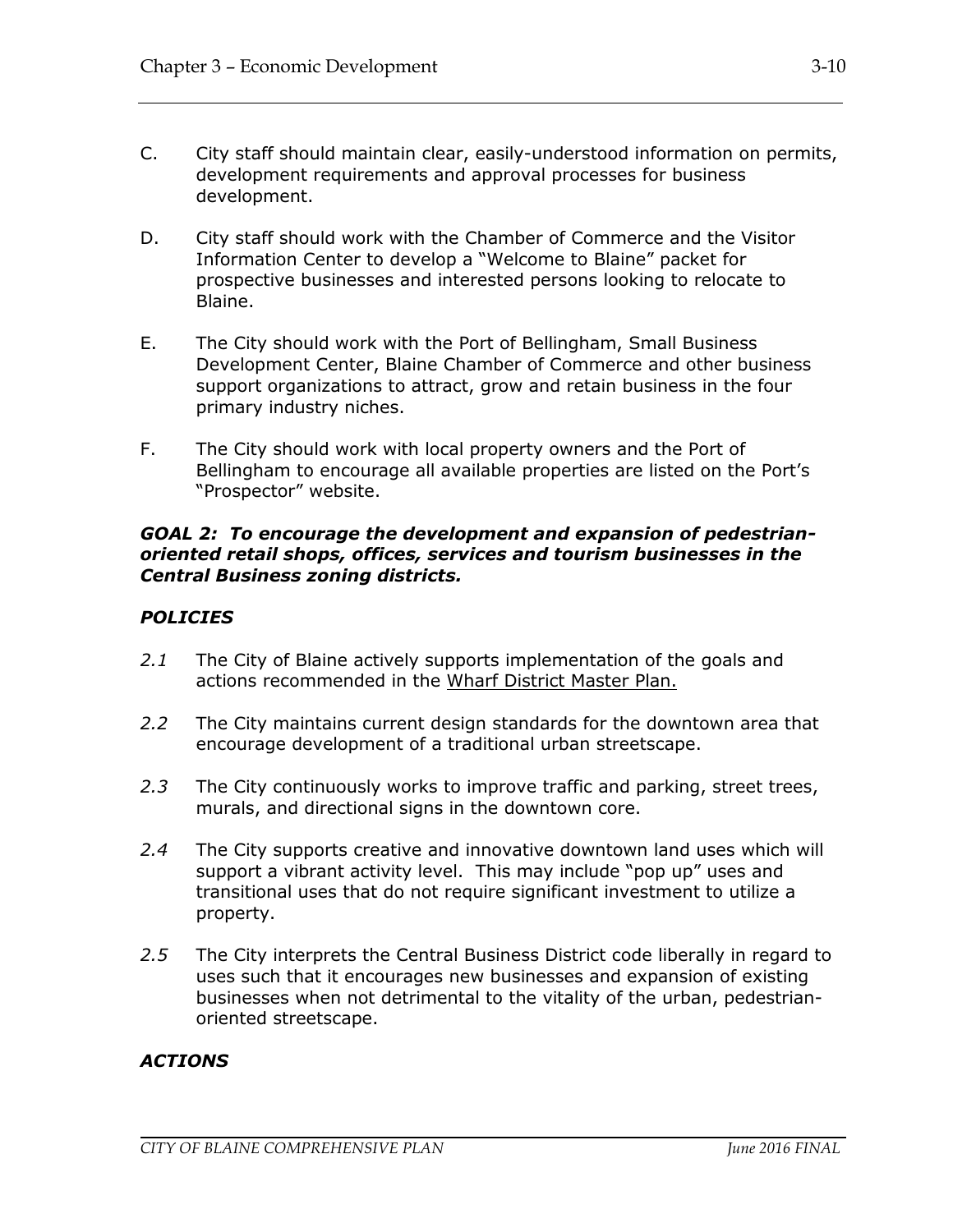- A. The City should fund a downtown street furniture replacement program for benches and trash receptacles.
- B. The City should pursue funding for replacement of downtown street trees and repair of downtown sidewalks.
- C. The City should work to ensure that, while making sidewalks and plazas available for commercial uses, the public space continues to include areas for unencumbered passage of pedestrians.
- D. The City should work with downtown property owners and the Burlington Northern Sante Fe Railroad to develop a public parking area along the railroad between F and H Streets.
- E. The City should encourage and support the development of programs to attract local residents and tourists, including sporting events/races, historical tours, decorative wall murals, festivals, a farmer's market and other promotional activities or events.
- F. The City should explore development of a commercial incubator for downtown businesses and/or work with local property owners to create a graduated rent program to encourage start-up businesses.
- G. The City should coordinate with local arts groups, the Chamber of Commerce, and local property owners to decorate and otherwise enliven vacant storefronts.
- H. The City should encourage "placemaking" principles by facilitating new and maintaining existing events that take place on the street right-of-way and include ways to make the street more attractive to increase these types of uses.

#### *GOAL 3: To encourage the development of automobile-oriented retail and service businesses malls and office parks in the Highway Commercial and Gateway zoning districts.*

### *POLICY*

*3.1* Shopping centers and business parks with adequate access, parking and attractive landscaping are encouraged to develop in the vicinity of the Interstate-5 interchanges and in commercial districts outside the downtown core.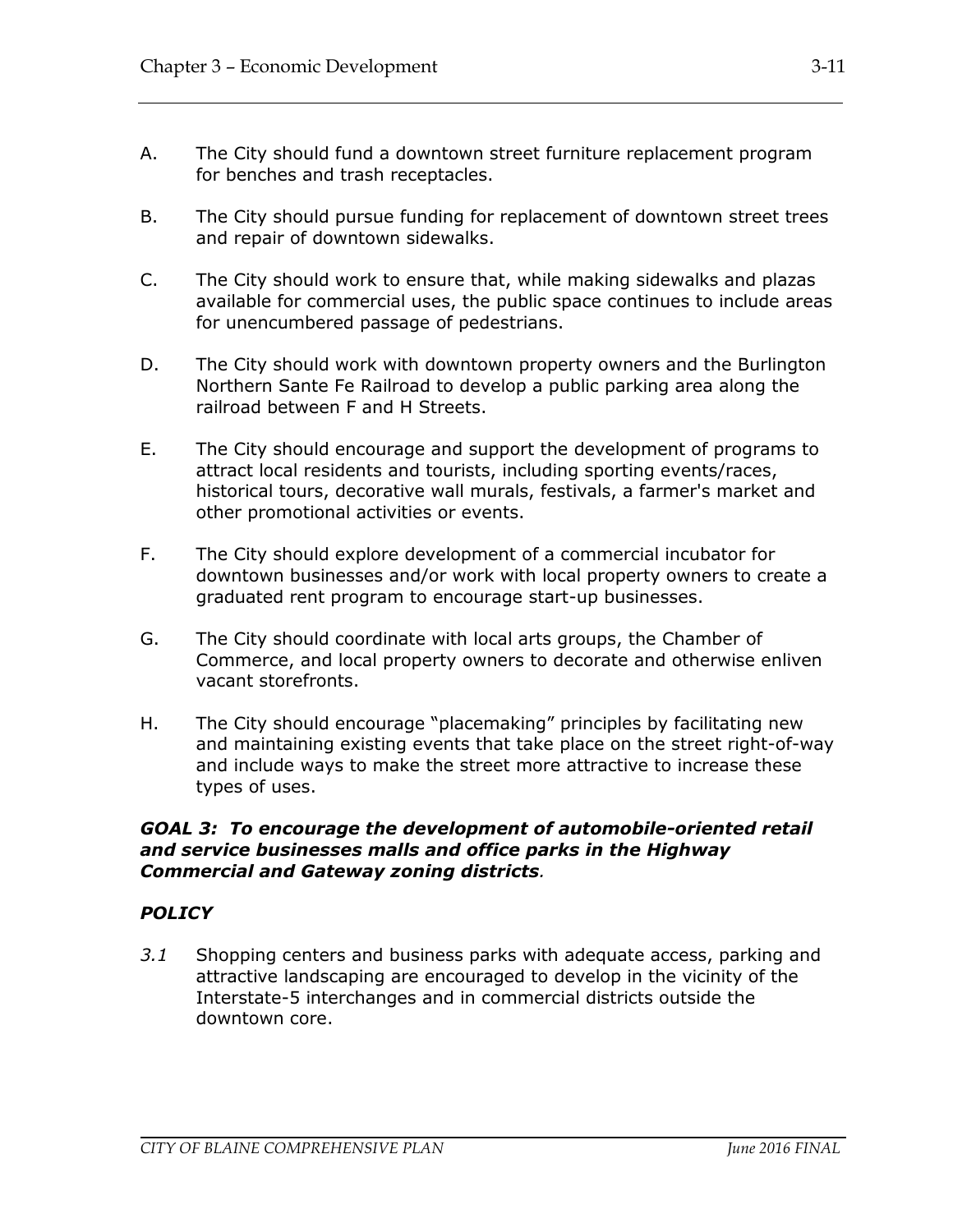### *ACTIONS*

- A. The City should actively market the former municipal airport property and pursue development that will create family-wage jobs.
- B. The City should actively recruit development with a focus on the four niche markets noted in this chapter.
- C. The City should work with the State to develop a 4-way freeway interchange at Exit 274.
- D. The City should ensure that land use regulations require attractive buildings, appropriate landscaping, and adequate parking while not excessively burdening the property owners.
- E. The City should take whatever steps necessary to remove derelict buildings along primary commercial corridors.

#### *GOAL 4: To encourage the development of clean manufacturing facilities and business parks in the Manufacturing and Gateway zoning districts.*

### *POLICIES*

- *4.1* The City maintains an adequate supply of fully serviced manufacturing land to support the development of manufacturing businesses and business parks.
- *4.2* The City supports land owners, realtors, and regional economic development organizations in their efforts to provide information about manufacturing and commercial opportunities in Blaine.
- *4.3* The City supports developing the infrastructure necessary to support the development and expansion of manufacturing facilities and business parks and will act as a partner to seek funds and develop infrastructure improvement programs.

### *ACTIONS*

- A. The City should market and encourage the development of vacant property zoned for manufacturing use.
- B. The City should pursue the development of a four-way freeway interchange at Exit 274.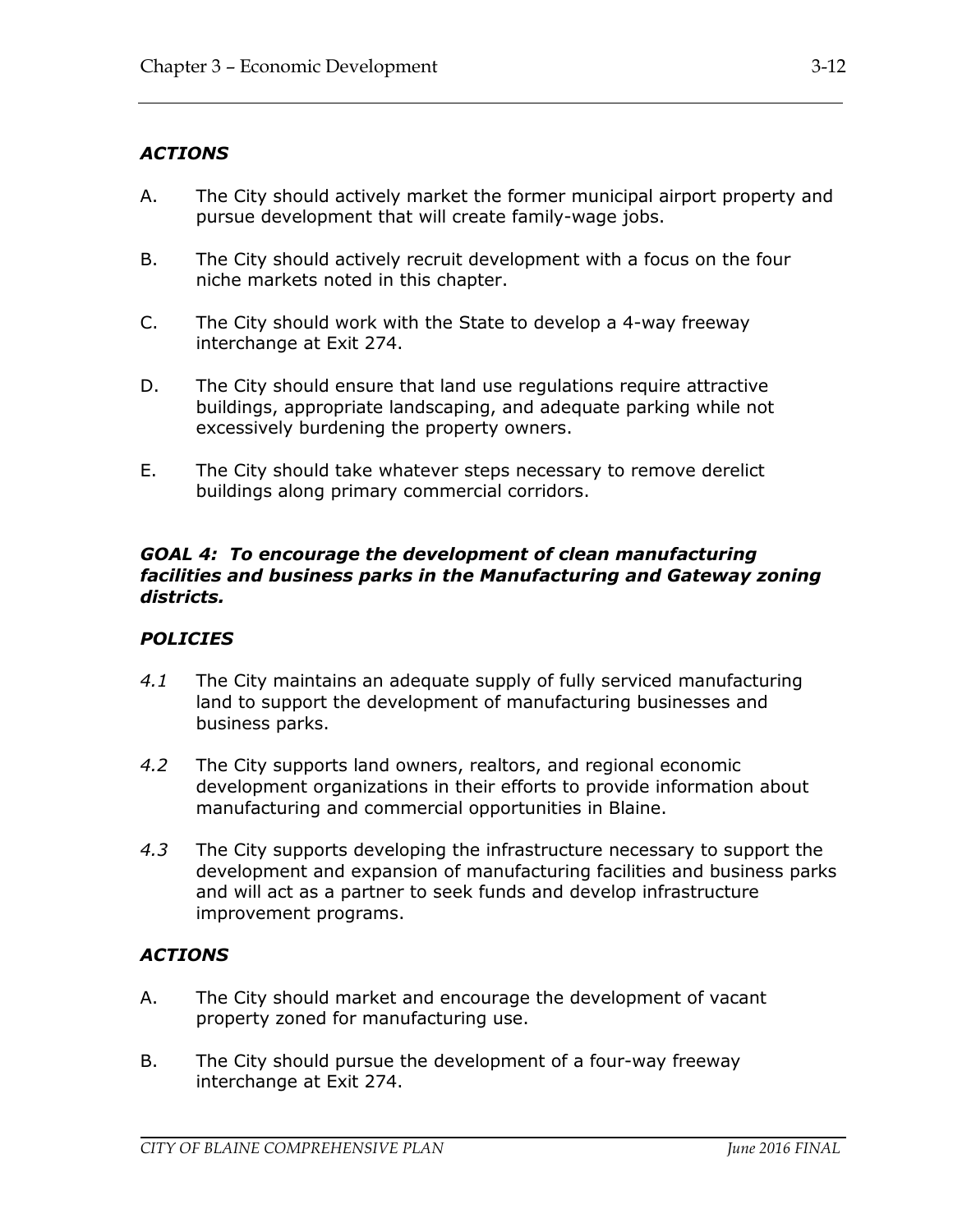- C. The City should participate in regional economic development promotion activities sponsored by the Port of Bellingham, as an Associate Development Organization, and other regional organizations.
- D. The City should actively market the benefits Foreign Trade Zone and promote development in the City of Blaine through outreach and coordination with the Washington State Department of Commerce and the British Columbia Chamber of Commerce as well as other similar organizations.

### *GOAL 5: To encourage the development of industries that will utilize reclaimed water provided by the City's Lighthouse Point Water Reclamation Facility.*

### *POLICY*

*5.1* The City encourages coordination with the Port of Bellingham and other nearby property owners to attract year-round customers for the reclaimed water resource.

### *ACTION*

*A* The City should maintain its permit to produce reclaimed water and plan for future year-round production

#### *GOAL 6: To develop retail uses, restaurants, and hotels in the downtown core, along the SR-543 corridor, and at Interstate-5 interchanges.*

### *POLICIES*

- *6.1* The City supports land owners, realtors, and regional economic development organizations in their efforts to provide information about tourism and commercial opportunities in Blaine.
- *6.2* The City supports reduced fees and incentives for development in the downtown core that do not undermine the City's financial capacity to provide services to the citizens, business and land owners.

### *ACTIONS*

*A* The City will work to maintain an adequate supply of fully serviced commercial land to support the development of retail and service businesses in target locations.